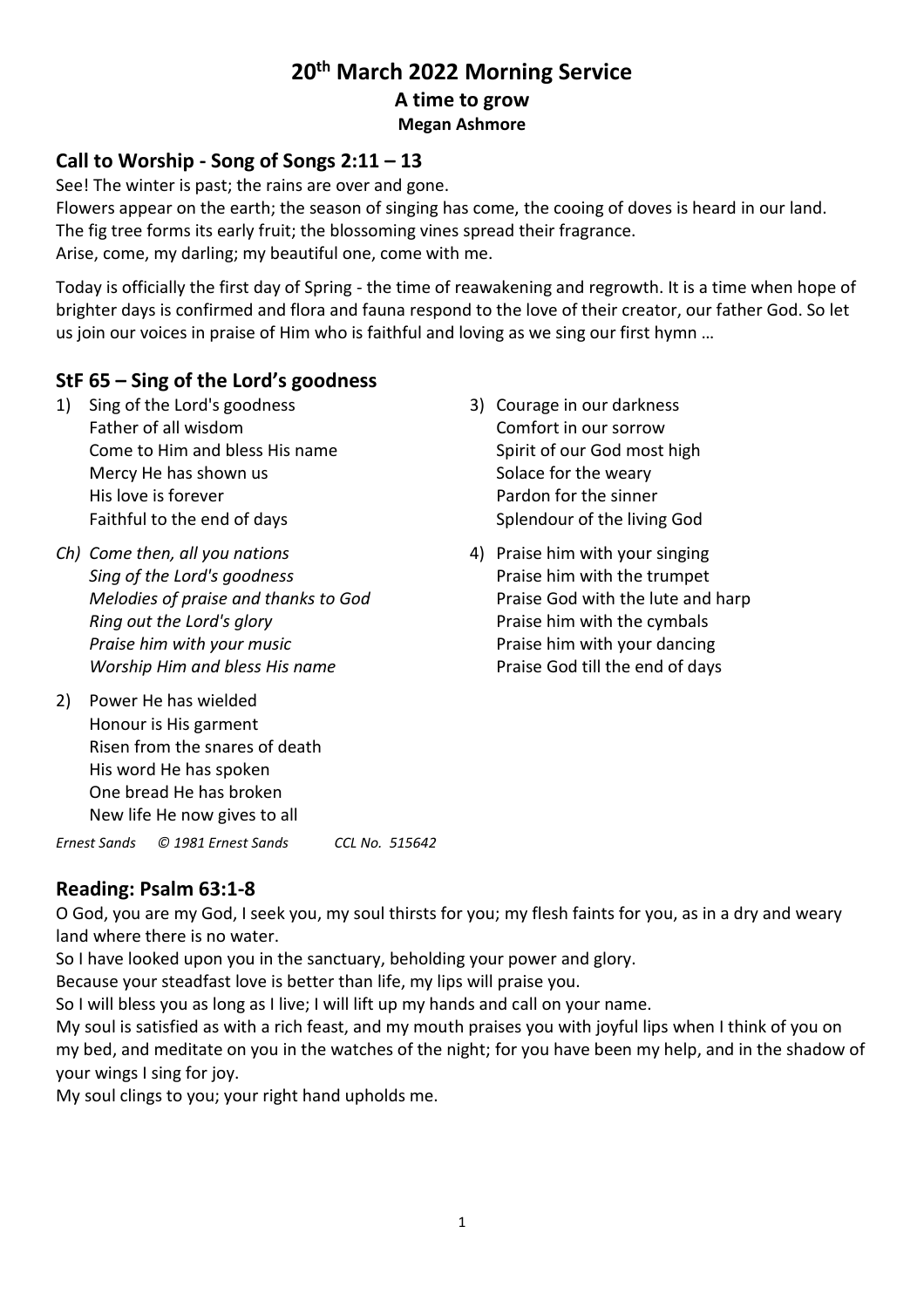# **Prayer of Adoration & Thanksgiving**

Almighty God, we praise you for all that you are – creator, sustainer, healer, guide, comforter, redeemer. All around we see signs of your presence with us and we delight in the many blessings you bestow upon us each day. Loving Father, we thank you for your faithfulness to us – that when we seek you, you are there. Though we wander away from you, you never leave us, but are always waiting for us to turn back to you. We give thanks for your infinite grace and mercy that knows no bounds.

Generous God, may we never fail to recall how broad and long, how high and deep, is your love for us. A love that gifted to us your Son, our Saviour Jesus Christ, who has redeemed us by his blood and brought us into a full and everlasting relationship with you. And we rejoice in your life-giving Spirit, which equips us and enables us to live our lives in service to you. We bow our heads before you and with humble hearts say, Thank you. **Amen.**

# **StF 430 – My lips shall praise you**

- *Ch) My lips shall praise you, my great Redeemer; My heart will worship, Almighty Saviour.*
- 1) You take all my guilt away, Turn the darkest night to brightest day; You are the restorer of my soul.
- 2) Love that conquers every fear, In the midst of trouble you draw near; You are the restorer of my soul.
- 3) You're the source of happiness, Bringing peace when I am in distress; You are the restorer of my soul.

*Noel & Tricia Richards © 1991 Thankyou Music CCL No. 515642*

# **Reading: Isaiah 55: 1- 9**

"Come, all you who are thirsty, come to the waters; and you who have no money, come, buy and eat! Come, buy wine and milk without money and without cost. Why spend money on what is not bread, and your labour on what does not satisfy? Listen, listen to me, and eat what is good, and you will delight in the richest of fare. Give ear and come to me; listen, that you may live. I will make an everlasting covenant with you, my faithful love promised to David. See, I have made him a witness to the peoples, a ruler and commander of the peoples. Surely you will summon nations you know not, and nations you do not know will come running to you, because of the Lord your God, the Holy One of Israel, for he has endowed you with splendour."

Seek the Lord while he may be found; call on him while he is near. Let the wicked forsake their ways and the unrighteous their thoughts. Let them turn to the Lord, and he will have mercy on them, and to our God, for he will freely pardon. "For my thoughts are not your thoughts, neither are your ways my ways," declares the Lord. "As the heavens are higher than the earth, so are my ways higher than your ways and my thoughts than your thoughts."

# **Reading: Luke 13: 1 – 9**

Now there were some present at that time who told Jesus about the Galileans whose blood Pilate had mixed with their sacrifices. Jesus answered, "Do you think that these Galileans were worse sinners than all the other Galileans because they suffered this way? I tell you, no! But unless you repent, you too will all perish. Or those eighteen who died when the tower in Siloam fell on them—do you think they were more guilty than all the others living in Jerusalem? I tell you, no! But unless you repent, you too will all perish."

Then he told this parable: "A man had a fig tree growing in his vineyard, and he went to look for fruit on it but did not find any. So he said to the man who took care of the vineyard, 'For three years now I've been coming to look for fruit on this fig tree and haven't found any. Cut it down! Why should it use up the soil?' "'Sir,' the man replied, 'leave it alone for one more year, and I'll dig around it and fertilize it. If it bears fruit next year, fine! If not, then cut it down.'"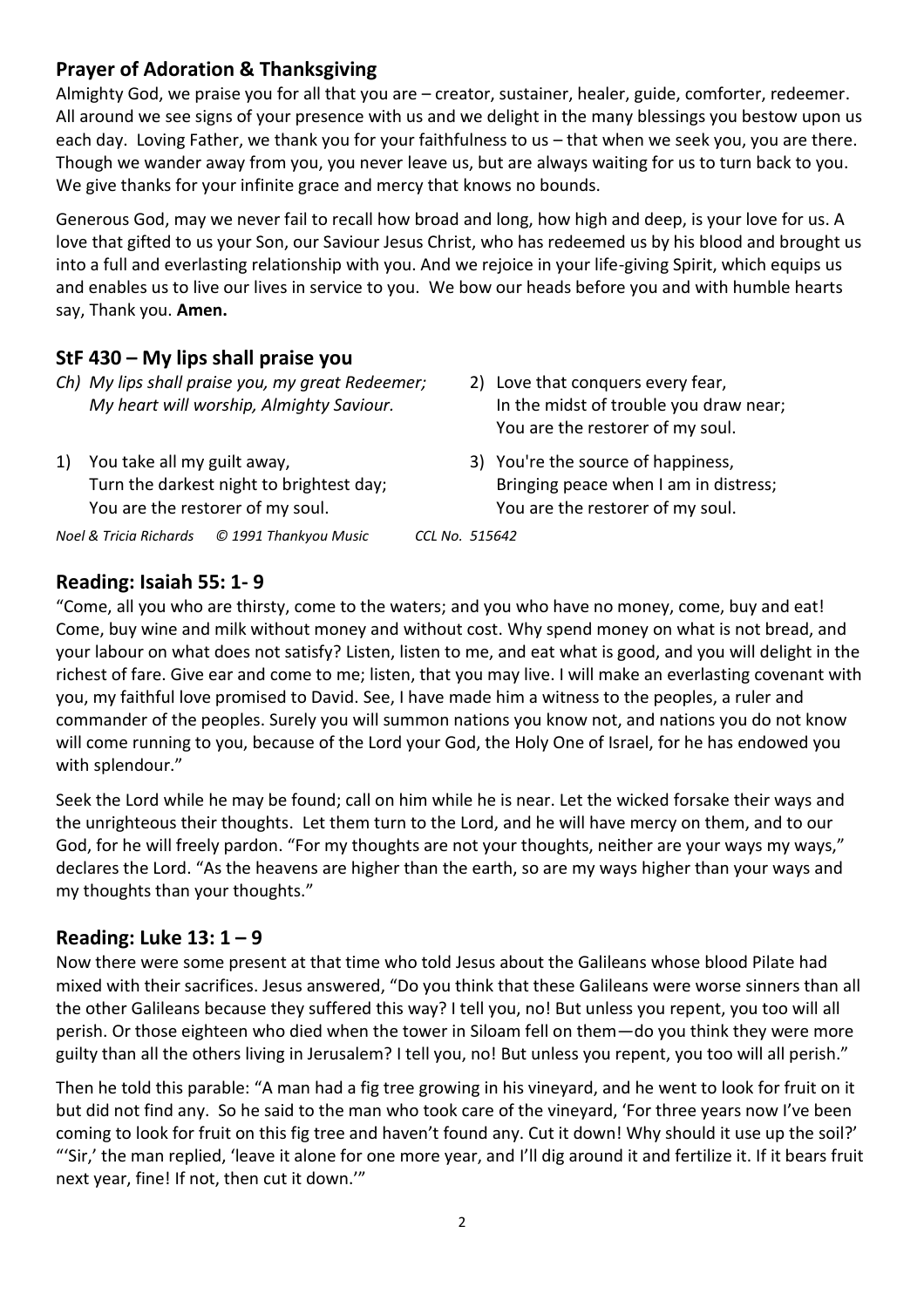### **Reflection**

I wonder which is your favourite Christmas film. Do you like White Christmas the best, with its feel good musical numbers, humour and romance? Or do you prefer the zany antics of Elf? Maybe you like the comic genius of the "Nativity" films, which, if you have ever been involved in putting on a nativity play, you will know are very true to life!! Much as I enjoy all of those my Christmas viewing wouldn't be complete without A Christmas Carol, and especially the Muppet version.

Now, I expect you're questioning why I am thinking about Christmas films in the season of Lent. Well, like the saying "A dog is not just for Christmas, it's for life", I believe this film too is for life. Certainly the message is appropriate for all time. In fact I think Lent is the perfect time to read this story as we spend time reflecting on our own lives as followers of Christ. It definitely links in with our reading from Luke.

At the beginning of our gospel reading, we are informed of two recent tragedies that have occurred – the killing of Galileans at worship, and the collapse of a tower in Siloam. In the light of these recent tragedies, about which the crowd are talking, Jesus tells a parable to draw attention to the fragility of life and the need to turn to God to receive life eternal. Ever the teacher, Jesus uses every opportunity to share the good news of God's love and care for His people. The parable focusses on an unproductive fig tree. We are told that the owner comes for the third year in a row to look for figs but once again finds nothing. In his impatience he tells the gardener to chop it down. The gardener courageously suggests that the tree be given one last chance and offers to care for it himself.

As was his custom, Jesus used everyday objects and familiar events and occurrences to help the people to understand the meaning of his message. Many of the listeners, would have agreed readily that a tree which does not produce fruit should be cut down, and coming on the back of the previous sentence, in which Jesus told them the consequences of not turning away from sinning, it wouldn't have been too difficult for them to realise what he was getting at. Jesus makes it explicitly clear that there is a finite time for the people then, as there is for us today, to turn back to God and begin to bear fruit before our time is up. God is a God of mercy, but He is also a God of righteous judgement.

While Jesus determinedly sets out the message of repentance in no uncertain terms, he also reassures the crowd that there is still hope. The gardener in the parable offers to care for and tend to the tree, describing how he will do this by digging round it and adding fertiliser. The tree is not expected to go it alone for the next year – it will be supported in its growth and management. This act of grace gives the tree a new opportunity to provide fruitful service in response to the one to whom it owes its very life.

Think back to the story of Scrooge in "A Christmas Carol". He was not left to flounder but visited by three ghosts who gently show him the error of his ways and lead him to make amends and live a better life in the future. Scrooge is given a glimpse of his past, invited to see things in the present that usually pass him by, and is forced to consider what the future will hold if he doesn't change. The ghosts go all out to help Scrooge, as will the gardener to ensure the tree has the best chance to survive.

So it is with us. Jesus has already gone all out for us. We are reminded of this in Paul's letter to the Philippians, where he states that Jesus willingly gave up everything for us. He writes: *Who, being in very nature God, did not consider equality with God something to be used to his own advantage; rather, he made himself nothing by taking the very nature of a servant, being made in human likeness. And being found in appearance as a man, he humbled himself by becoming obedient to death even death on a cross!*

Jesus did that for our sakes – that we might have life in all its fullness – a life enriched by God's promises and blessings of hope, joy, peace and love. And more than that, God considers us His own dear children, who are promised a crown and a share in the inheritance of God's kingdom. Not because of anything we have done, but because God first loved us. God is not going to give up on us. He has invested too much on our behalf. The only thing stopping us from bearing fruit is us!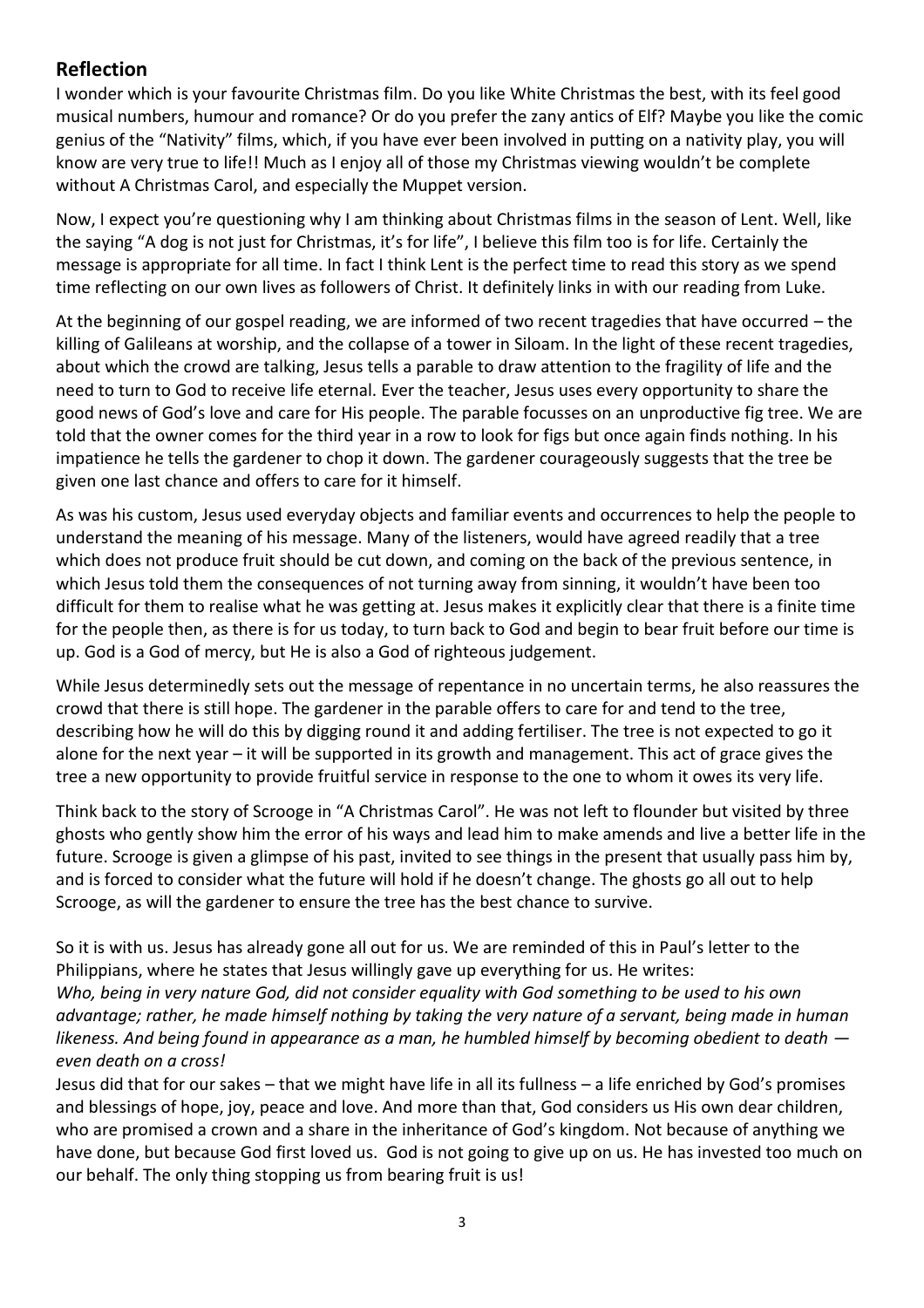So why might we not be producing fruit?

Lent is a time for reflection. It offers us a time to scrutinise our way of living and examine whether we are bringing glory to God by serving Him in our daily lives. I suggest there may be three things we need to consider in light of this parable of Jesus: our soil, our roots and our branches.

A tree that is going to produce fruit needs to be planted in good soil – soil which will anchor the tree and encourage growth by feeding it. What is our soil? Our soil is the word of God, both the written word and the Living Word. As we read God's written word we should enjoy the richness of the language; take up the goodness it offers, and settle in to expand our understanding of what it means to be in relationship with God, our Father. The written word feeds and nourishes us. The Living Word is Jesus, who anchors us to the truth and stops us drifting away. In the midst of the mess and uncertainty; the pain and sorrow; the frustration, anger and despair of this earthly life, Jesus is here. The gardener stated that he would dig around the fig tree and fertilise it well. Does our soil need digging over and enriching with goodness to enable us to grow better? Let's endeavour to delve into God's word a bit deeper this Lent season and trust Jesus to support us to stand strong when the going gets tough.

A tree that is going to produce fruit needs to develop strong roots. In Psalm 1 it is written: "*Blessed is the one who does not walk in step with the wicked or stand in the way that sinners take or sit in the company of mockers, but whose delight is in the law of the Lord, and who meditates on his law day and night. That person is like a tree planted by streams of water, which yields its fruit in season and whose leaf does not wither—whatever they do prospers."*

And in our reading from the book of Isaiah earlier we heard the words, "*Come, all you who are thirsty, come to the waters*." In order to produce fruit we need to make sure we are drawing on all the resources available to us. Jesus himself said that he is the living water. Are we reaching out to him and accepting the life blood he gives us? Or are we withering under the pressure of trying to go it alone? Stretch out your roots to receive the gift of the Holy Spirit who will renew and sustain you as you grow.

A tree that is going to produce fruit needs branches that flourish. When we really take on board God's word and realise its implications for our daily living; and reach out and accept the love and grace of God, then we will delight to do God's will, and will flourish and bear good fruit. Jesus himself said, "I am the vine, you are the branches. Those who abide in me and I in them bear much fruit". But Jesus also reminded us that branches need pruning from time to time to ensure growth. Is there something in your life that needs pruning away? Something that is hindering the full development of your relationship with God? Invite God to be the gardener of your life.

John the Baptist, when calling people to repent also warned that time was running out. "*The axe is ready to cut down the trees at the roots; every tree that does not bear good fruit will be cut down and thrown in the fire.", he declared.* 

But recall the words of Isaiah: "*Seek the Lord while he may be found; call on him while he is near*." As Spring bursts forth and displays its new life, may we recommit our thoughts and ways to our Lord, to bring forth good fruit pleasing to Him.

And when we hear about the events of the world at this present time, we should give thanks to God for the life we have, but we need to consider too how we will live the life we get to live.

# **Prayer of Confession**

Lord God, we come before you now to acknowledge that we have not always been bearers of good fruit. Forgive us our selfishness; impatience; unkindness; intolerance; grumbling; unfriendliness; unfaithfulness. Dig around me and fertilise me with your love and grace. **Amen.**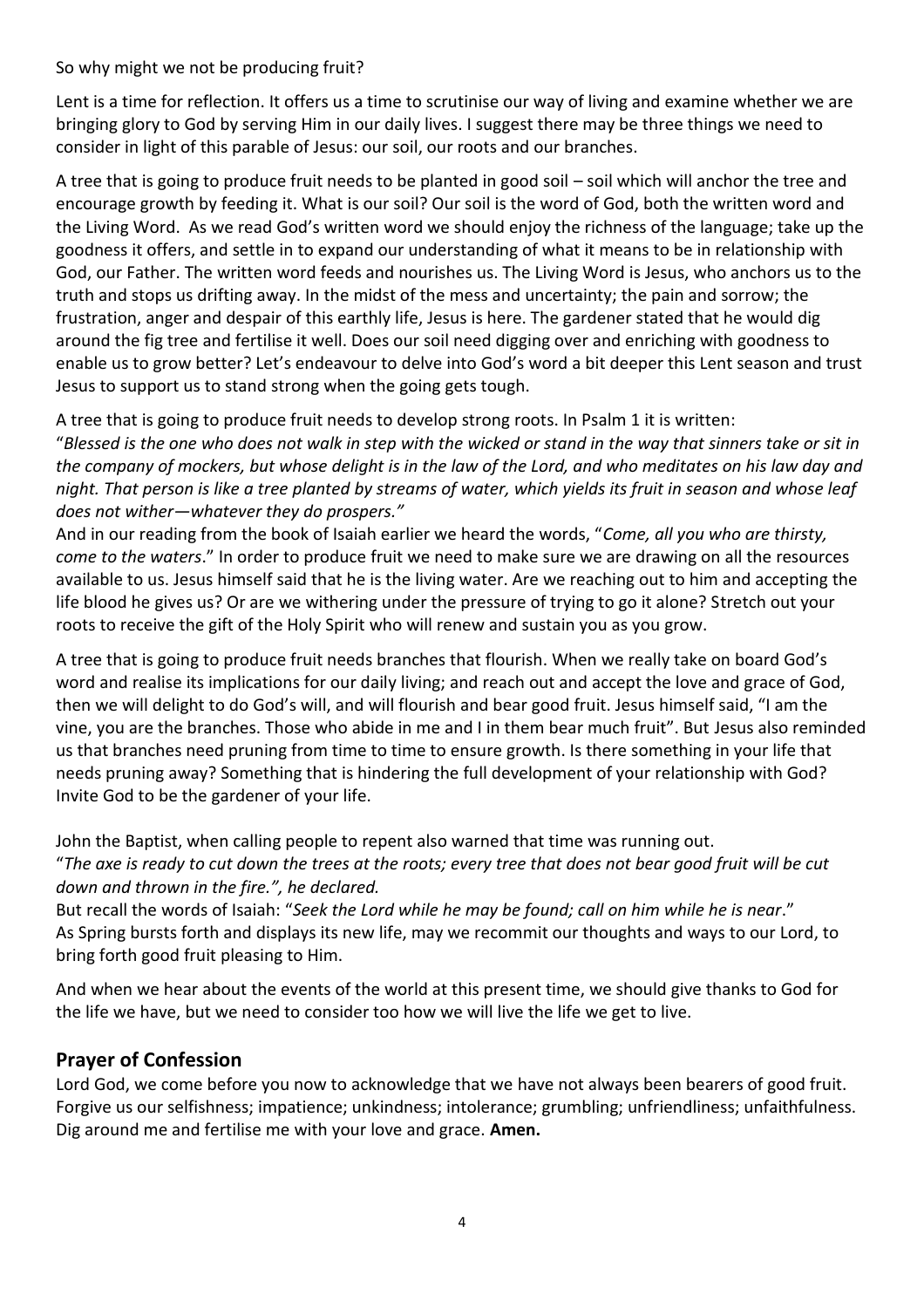# **StF 446 – I will offer up my life**

| 1) | I will offer up my life     | Ch) Jesus, what can I give,      | 2) |
|----|-----------------------------|----------------------------------|----|
|    | in spirit and truth,        | What can I bring                 |    |
|    | Pouring out the oil of love | To so faithful a friend,         |    |
|    | as my worship to you.       | To so loving a King?             |    |
|    | In surrender I must give    | Saviour, what can be said,       |    |
|    | my every part;              | What can be sung                 |    |
|    | Lord, receive the sacrifice | As a praise of your name         |    |
|    | of a broken heart.          | For the things you have done?    |    |
|    |                             | O my words could not tell,       |    |
|    |                             | not even in part,                |    |
|    |                             | Of the debt of love that is owed |    |
|    |                             | by this thankful heart.          |    |
|    |                             |                                  |    |

You deserve my every breath for you've paid the great cost; Giving up your life to death, even death on a cross. You took all my shame away, there defeated my sin, Opened up the gates of heav'n, and have beckoned me in.

*Matt Redman © 1994 Thankyou Music CCL No. 515642*

#### **Prayers of Intercession**

We begin our prayers of intercession with a prayer for Ukraine, taken from the Methodist Church website: Loving God, your Son Jesus Christ, wept over Jerusalem.

Today, we weep over Ukraine.

We weep for those uprooted from their homes and lives.

We weep for those cowering in basements.

We weep for those who have witnessed death and destruction on their streets.

We weep for those separated from parents, from children, from spouses and siblings.

We are amazed at the resilience of people seeking to comfort those in need and so we pray for

Governments opening up borders so that Ukrainians can have safe passage.

We pray for churches and individuals providing food, clothing and shelter.

We pray for medical workers ensuring that shattered bodies are put back together again.

We pray for ordinary Russians demonstrating and voicing their disapproval of the military actions in Ukraine.

May the Holy Spirit give us the willpower to turn our tears into action also.

May we, through our words, prayers and example pursue the things that make for a just peace in the world today and especially in Ukraine. In the name of Jesus Christ, we pray. **Amen.**

Father, in all the corruption and double standards which damage and unnerve our world, we thirst for your Spirit of truth, purity and goodness… [*Silence*]

L: Living Spirit of God **R: Quench our thirst.**

Father, we thirst for your Spirit of love which notices needs, considers no job beneath itself, and delights in each person's gifts… [*Silence*]

L: Living Spirit of God **R: Quench our thirst.**

Father, we thirst for your Spirit of compassion which binds up wounds, Supports the nervous and frail. And visits the imprisoned and afraid… [*Silence*] L: Living Spirit of God **R: Quench our thirst.**

Father, may we thank you with our lives as well as our lips, For the constant outpouring of your Spirit to us… [*Silence*] L: Living Spirit of God **R: Quench our thirst.**